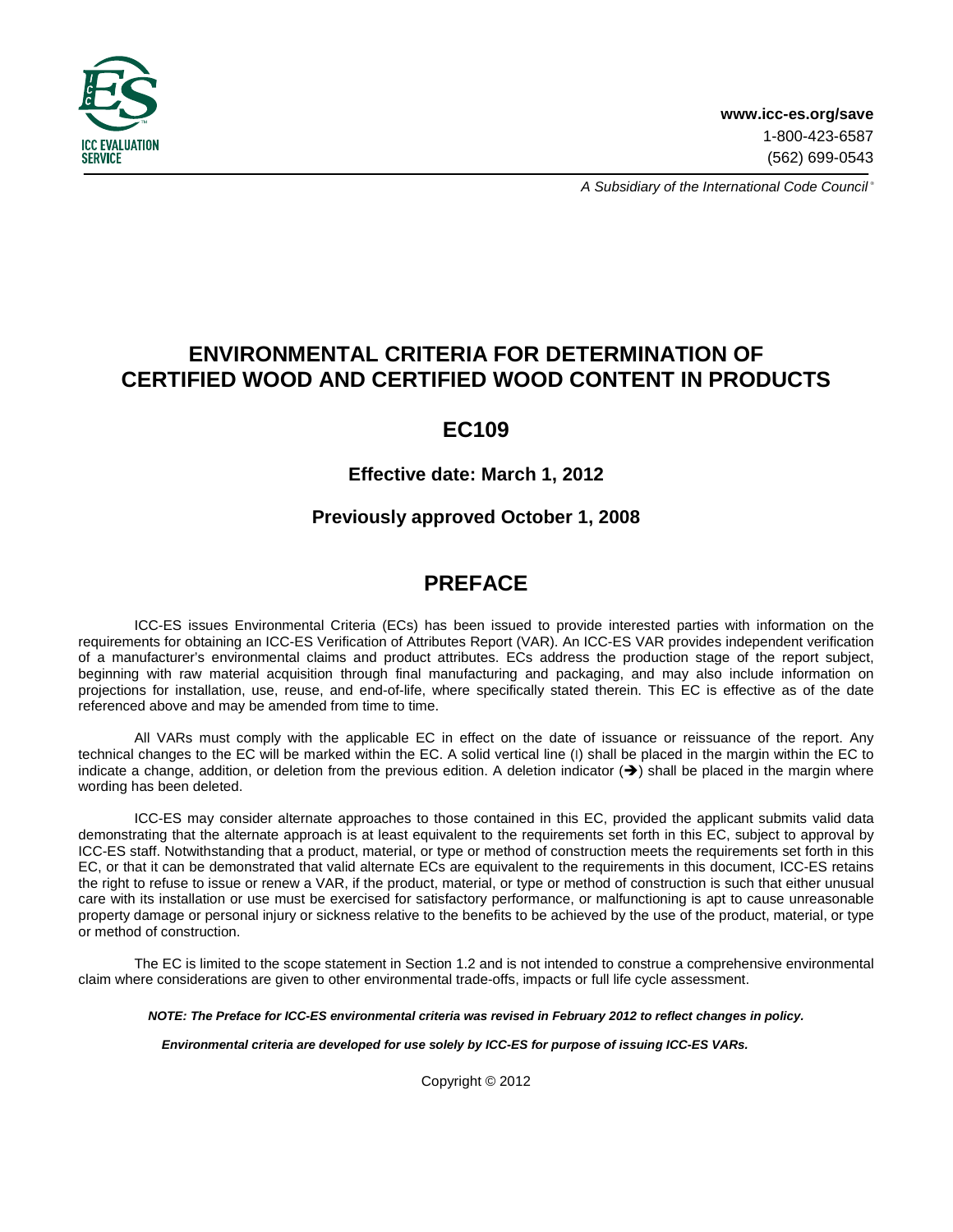## **1.0 INTRODUCTION**

**1.1 Purpose:** This document provides a procedure for determination that a wood-based product is either a certified wood product or contains certified wood content for recognition in an ICC-ES Sustainable Attributes Verification and Evaluation, Verification of Attributes Report (VAR). Acceptance of certification by recognized forest certification programs, as determined by ICC-ES, can be considered on a case-by-case basis.

**1.2 Scope:** Reports issued under this Environmental Criteria (EC) address raw material acquisition and production stages. Life cycle assessment considerations

**I** are outside the scope of this EC. Report users are responsible for determining compliance with applicable codes, standards and environmental regulations.

**1.3 Applicability:** Wood certification shall be based on the criteria in the following:

**1.3.1** ICC 700 Section 606.2 (**Note:** Provisions for qualification of certified wood and wood-based materials as bio-based materials is provided for in ICC 700 Section 606.1(a))

**1.3.2** ASHRAE Standard 189.1 Section 9.4.1.3.1

**1.3.3** ANSI/GBI 01-2010 Section 10.3.2.1

**1.3.4** LEED Credit MR 7

**1.3.5** LEED Homes Credit MR2.2

**Note:** CALGreen Section A5.405.2.1 contains mention of wood certification as noted in Appendix A of this criteria.

#### **1.4 Reference Documents:**

**1.4.1** 2010 California Green Building Standards Code (CALGreen), California Building Standards Commission.

**1.4.2** 2008 National Green Building Standard™ (ICC 700), National Association of Homebuilders.

**1.4.3** ANSI/ASHRAE/USGBC/IES Standard 189.1- 2009 – Standard for the Design of High-Performance Buildings (Except Low-Rise Residential Buildings), American Society of Heating, Refrigerating and Air-Conditioning Engineers, Inc.

**1.4.4** ANSI/GBI 01-2010 Green Building Assessment Protocol, Green Building Initiative, Inc.

**1.4.5** LEED® 2009 for New Construction and Major Renovations, U. S. Green Building Council, Inc.

**1.4.6** LEED® for Homes Rating System, Version 2008, U. S. Green Building Council, Inc.

**1.4.7** LEED® 2009 for Schools New Construction and Major Renovations, U. S. Green Building Council, Inc.

**1.4.8** LEED® 2009 for Core and Shell, U. S. Green Building Council, Inc.

**1.4.9** LEED® 2009 for Commercial Interiors, U. S. Green Building Council, Inc.

#### **1.5 Terms and Definitions:**

**1.5.1 Certified Wood Content:** Certified wood content is tracked through a chain of custody (CoC) process either by physical separation or percentage-based

approaches. Acceptable certified wood content can come from sources certified by a forest management program.

**Fiel** 

**1.5.2 Certified Wood Product or Certified Woodbased Product:** A product manufactured from or containing raw material consisting of certified wood content, other acceptable sources or recycled content, and that has been certified as complying with a forest certification program.

**1.5.3 Chain of Custody (CoC):** A defined process whereby a manufacturer or producer may make a claim about how much of the wood fiber in their product consists of certified wood content, how much wood fiber content comes from acceptable sources, and how much of the wood fiber content comes from recycled content.

**1.5.4 Forest Certification Program:** A program operated by an independent organization that develops requirements for good forest management and, under which, certificates are issued to forest operations that comply with those requirements. The certification provides a means to verify that forests are well-managed and that certain wood and paper products come from responsibly managed forests, as defined within the particular standards of the certification program.

**1.5.5 Nonacceptable Sources:** Illegal or unauthorized harvesting as defined by a forest certification program.

**1.5.6 Other Acceptable sources:** Other acceptable sources of wood content are those that originate from forests that are not certified by a forest certification program but where the wood content is verified through a CoC program.

#### **2.0 REQUIRED DATA**

**2.1 Product Description:** Information on the product to be evaluated. The information shall include the product name, style, part or model number, physical description, and a production flowchart with respect to the amount and type of certified wood content, as well as the overall manufacturing process on the product, and forest certification program and/or CoC process Additionally, all relevant specifications shall be provided for the product, the components and/or constituents used to manufacture the product, and the components used with the product in the final assembly. Specifications must be consistent with the product as described in the submitted test reports and quality documentation.

 When agreed to by ICC-ES, in lieu of providing the actual specifications, the applicant may identify the controlled document that describes the product specifications, provided the document is identified by a revision level and/or date.

When the product specifications are not provided to ICC-ES except through reference to a controlled document as described in the preceding paragraph, the controlled document describing the product specifications shall be made available to the inspection agency for their review and their verification, during the qualifying inspection described in Section 3.3, that the product specifications are consistent with the product described in the original qualifying data.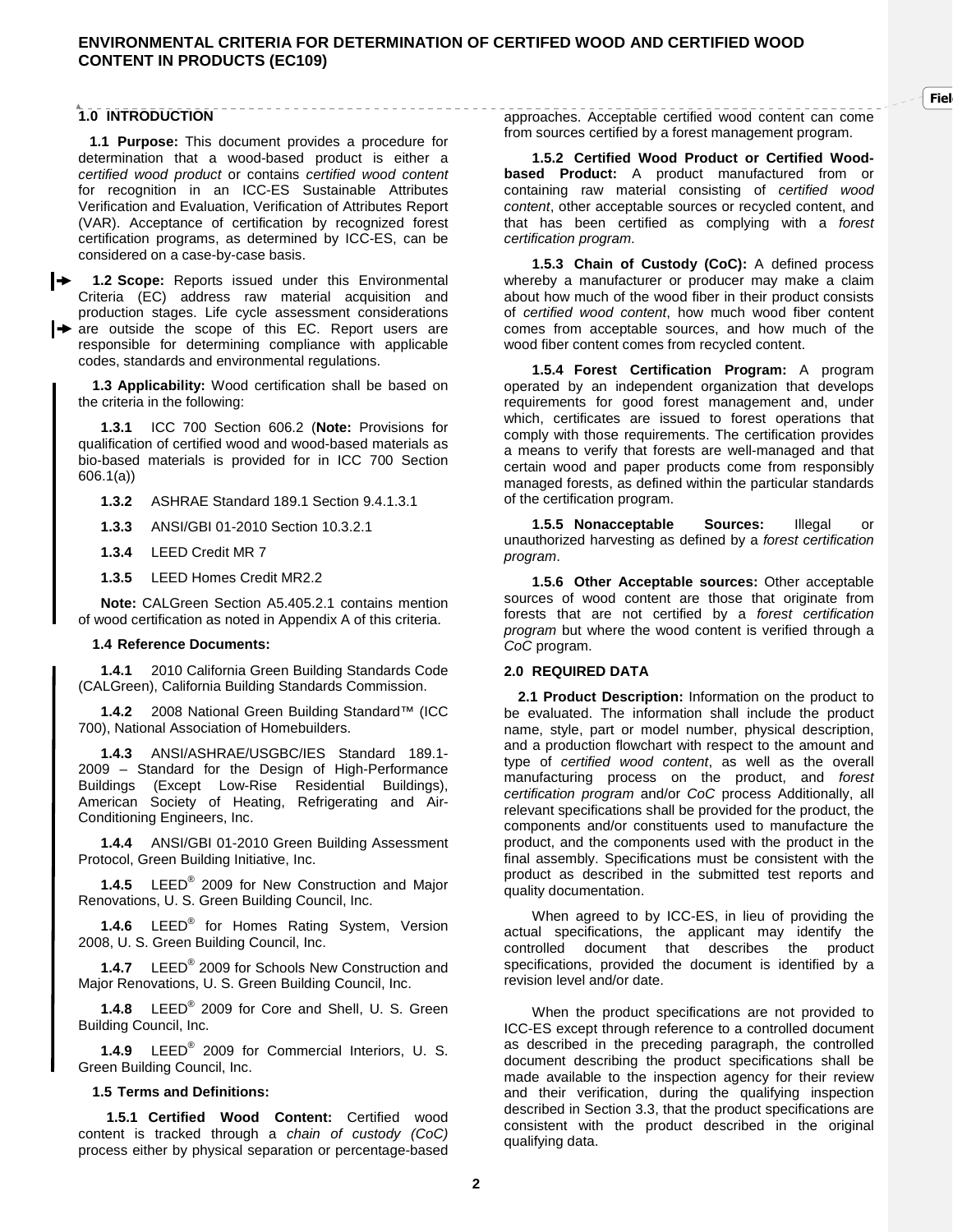**2.2 Packaging and Identification:** A description of the packaging method and field identification of the product shall be submitted. Identification shall include the ICC-ES VAR number.

**2.3 Certified Wood Documentation:** Detailed records establishing compliance with one or more forest certification programs shall be submitted, as well as the following data based on the product type:

**2.3.1 Structural Wood and Wood-based Products:** The percentage of certified wood content either by volume or weight shall be indicated. The documentation shall be in sufficient detail to confirm that the engineered wood or other wood-based product was certified by a recognized forest certification program.

**2.3.2 Solid Wood:** Permanent labels or markings on solid wood, including dimensional lumber, shall indicate the program under which the wood is certified, forest of origin, and meaning of the label.

#### **3.0 QUALITY CONTROL**

**3.1 Required Elements of the Quality System Documentation:** Quality system documentation shall be submitted that meets the requirements below.

 **Exception:** Where the VAR subject is also the subject of an ICC-ES evaluation report on compliance with the requirements of the International Building Code<sup>®</sup> and/or International Residential Code®, this documentation need not be submitted, provided that the applicant submits the applicable sections of the approved quality manual that govern the type, amount and source of certified wood content, as well as a signed affidavit attesting to the type, amount, wood content source and identification of the forest certification program used, and a statement that ICC-ES will be notified in writing if there are any changes in any of these items.

**3.1.1** The quality system documentation shall be signed and dated by an authorized representative of the manufacturer.

**3.1.2** The documentation shall clearly state the facility name of the manufacturing location, the street address and telephone number, and the name of the contact person at the facility.

**3.1.3** There shall be provisions for the quality system documentation to be reviewed at least annually. A record of revisions shall be maintained.

**3.1.4** The documentation shall indicate how the recognized product is to be identified in accordance with the requirements of the applicable forest certification program.

**3.1.5** The documentation shall indicate how the requirements of the forest certification program are to be maintained and monitored.

►

**3.2** The following declarations shall be provided to ICC-ES in a signed and dated affidavit from the report holder:

**3.2.1** The ICC-ES name, mark, or report number will only be used for products that are in compliance with the VAR and the quality system documentation.

**3.2.2** The report holder will promptly investigate and respond to ICC-ES when apprised by ICC-ES of complaints concerning product performance.

**Fiel** 

**3.2.3** The report holder agrees to permit ICC-ES representatives to examine, at distribution points and the manufacturing plant, any product labeled as being in conformance with the VAR.

**3.2.4** ICC-ES will be notified in writing if there is a significant change in the source and/or type of certified wood content and/or forest certification program from what was recognized upon issuance of the VAR.

**3.3** At the time of re-examination of a VAR, evidence of continued compliance with the requirements of the forest certification program recognized in the VAR shall be submitted as a condition of reissuance of the report.

#### **4.0 VAR RECOGNITION**

**4.1** The VAR shall identify the specific product, style or model for which data was submitted.

**4.2** The VAR shall state the name of the forest certification program and the certified wood content (for products with certified wood content). The report shall also include a copy of the type of label or marking issued by the forest certification program for each manufacturing facility.

**4.3** Where the VAR subject is regulated by the scope of the International Building Code® and/or International Residential Code® , and is the subject of a current ICC-ES evaluation report, the following statement shall be included:

"See ICC-ES evaluation report ESR-XXXX for compliance with IBC and/or IRC code requirements."

**4.4** Where the VAR subject is regulated by the scope of the International Building Code® and/or International Residential Code® , and is not the subject of a current ICC-ES evaluation report, the following statement shall be included:

"The evaluation of the VAR subject for compliance with **the requirements of the IBC and/or IRC is outside the** scope of this evaluation report and evidence of compliance must be submitted by the permit applicant to the Authority Having Jurisdiction for approval."

**4.5** Where the VAR subject is not regulated by the scope of the International Codes, the following statement shall be included:

"The VAR subject does not fall within the scope of the International Codes." ■